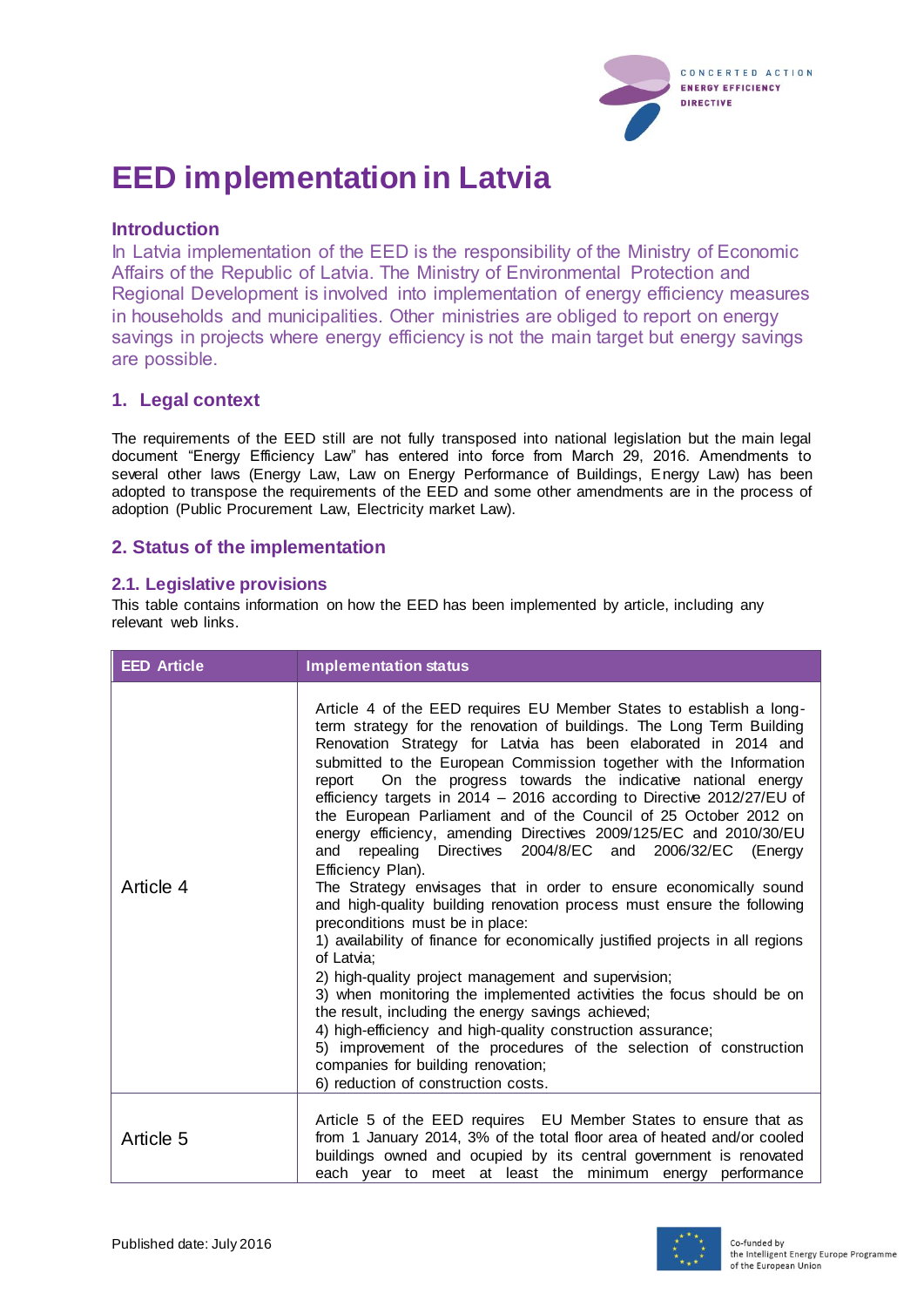

| <b>EED Article</b> | <b>Implementation status</b>                                                                                                                                                                                                                                                                                                                                                                                                                                                                                                                                                                                                                                                                                                                                                                                                                                                                                                                                                                                                                                                                                                                                                                                                                                                            |
|--------------------|-----------------------------------------------------------------------------------------------------------------------------------------------------------------------------------------------------------------------------------------------------------------------------------------------------------------------------------------------------------------------------------------------------------------------------------------------------------------------------------------------------------------------------------------------------------------------------------------------------------------------------------------------------------------------------------------------------------------------------------------------------------------------------------------------------------------------------------------------------------------------------------------------------------------------------------------------------------------------------------------------------------------------------------------------------------------------------------------------------------------------------------------------------------------------------------------------------------------------------------------------------------------------------------------|
|                    | requirements. Latvia has chosen proposed approach and Ministry of<br>Economic<br>Affairs<br>is<br>elaborating regulations for the renovation<br>programm of the buildings owned and ocupied by central government.<br>The programm will be financed from the EU Structural funds.                                                                                                                                                                                                                                                                                                                                                                                                                                                                                                                                                                                                                                                                                                                                                                                                                                                                                                                                                                                                       |
| Article 6          | To ensure the transposition of the requirements of Article 6 of the EED<br>amendments to the Public Procurement Law1 entered into force on 29<br>March, 2016. These amendments ensure that public authorities purchase<br>only products and services with high energy efficiency performance.<br>Amendments to the Law on Energy Performance of Buildings2 entered<br>into force on April 5, 2016 and ensure that the State buys or leases only<br>buildings that comply with the minimum energy efficiency requirements,<br>which are certified by the energy performance certificate of the building.                                                                                                                                                                                                                                                                                                                                                                                                                                                                                                                                                                                                                                                                                 |
| Article 8          | Article 5 of the EED requires EU Member States to promote the<br>awailability to all final customers high quality and cost effective energy<br>audits carrued out in an independent way by qualified or accredited<br>experts. In Latvia these obligations are implemented by:<br>1) Law on Energy performance of Buildings3. The Law defines that a<br>person with an appropriate competence $-$ an independent expert $-$ is<br>entitled to perform the certification of the energy performance of buildings<br>and the inspection of heating systems and air conditioning systems.                                                                                                                                                                                                                                                                                                                                                                                                                                                                                                                                                                                                                                                                                                   |
|                    | Regulations of Cabinet of Ministers No.382 "Regulation on<br>(2)<br>Independent Experts of Energy Performance of Buildings"4. This<br>Regulation prescribes the competence requirements of an independent<br>expert and the procedures for certifying this competence, the procedures<br>for registering and monitoring an independent expert, as well as the data<br>content of the independent expert register and the usage procedures of<br>such data.<br>3) Energy Efficiency Law5. The Law sets out the requirements for energy<br>audits in large enterprises and SMEs and energy management system<br>implementation.<br>4) Regulations of Cabinet of Ministers "Regulations on Energy Audits in<br>Enterprises" under development. These regulations define that energy<br>audit in enterprises is a procedure carried out by energy auditor to gather<br>information on all the company's energy consumption, which identify and<br>quantify cost-effective energy savings opportunities, and the results are<br>compiled by enterprise energy auditor in the energy audit report.<br>According to the new regulations Energy auditor of enterprise is legal<br>entity who fulfil certain competence requirements and is accredited by<br>National accreditation institution. |
| Article 9-10       | The requirements of the EED Article 9 and 10 regarding individual<br>individual meters, smart metering, installation of individual heat meters or<br>heat cost allocators in multifamily buildings and billing information<br>are                                                                                                                                                                                                                                                                                                                                                                                                                                                                                                                                                                                                                                                                                                                                                                                                                                                                                                                                                                                                                                                       |
|                    | transposed into the National legislation by different articles of the:<br>1) Regulations of Cabinet of Ministers No. 85 "Natural Gas Supply and                                                                                                                                                                                                                                                                                                                                                                                                                                                                                                                                                                                                                                                                                                                                                                                                                                                                                                                                                                                                                                                                                                                                         |



<sup>1&</sup>lt;br>
2 <http://likumi.lv/doc.php?id=133536><br>
2 <http://likumi.lv/doc.php?id=253635><br>
4 http://likumi.lv/doc.php?id=253635<br>
5 <http://likumi.lv/ta/id/258321-noteikumi-par-neatkarigiem-ekspertiem-eku-energoefektivitates-joma><br>
5 htt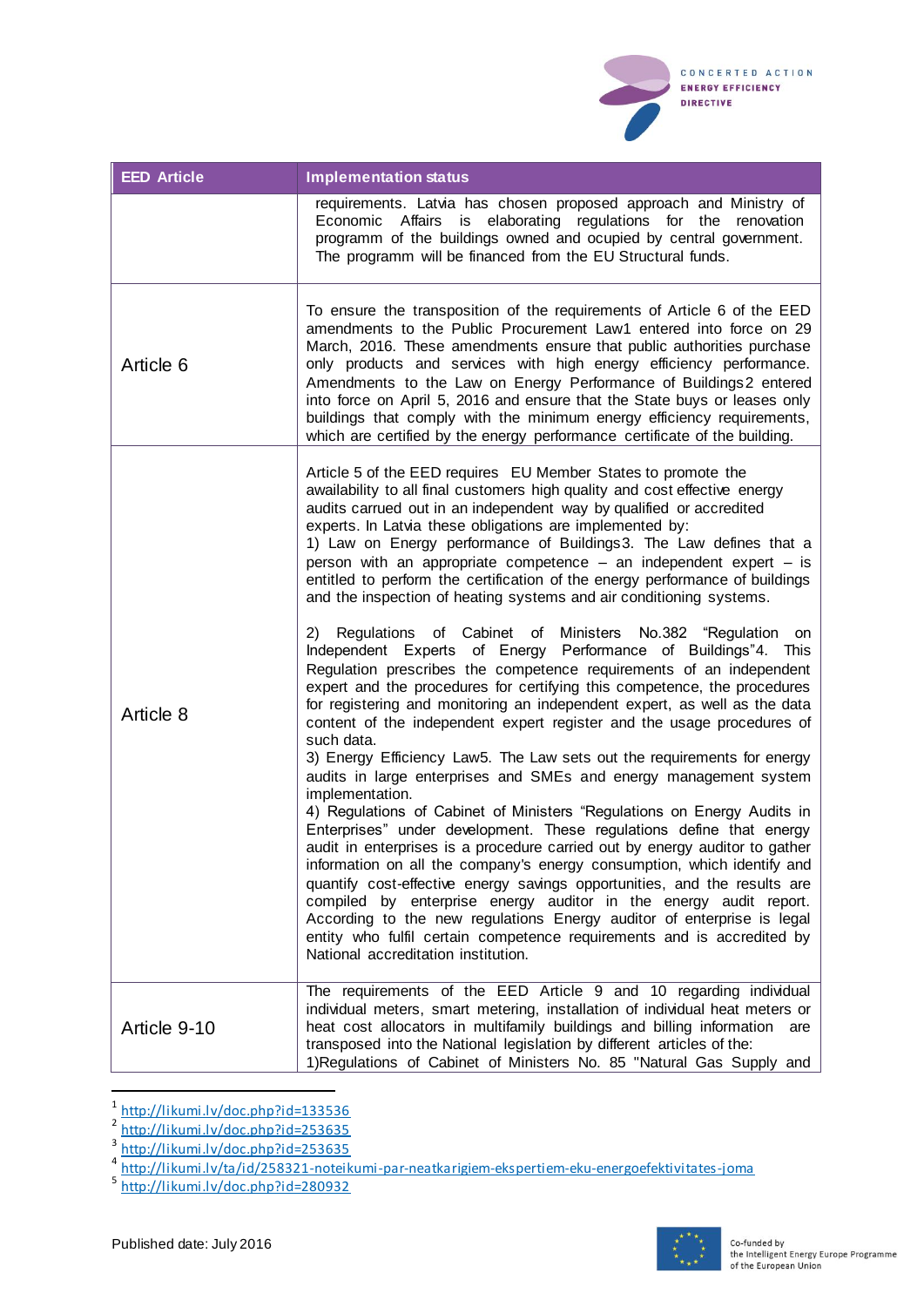

| <b>EED Article</b> | <b>Implementation status</b>                                                                                                                                                                                                                                                                                                                                                                                                                                                                                                                                                                                                                                                                                                                                                                                                                                                                                                                                                                                                                                                                                                                                                                                                                                                                                                                                         |
|--------------------|----------------------------------------------------------------------------------------------------------------------------------------------------------------------------------------------------------------------------------------------------------------------------------------------------------------------------------------------------------------------------------------------------------------------------------------------------------------------------------------------------------------------------------------------------------------------------------------------------------------------------------------------------------------------------------------------------------------------------------------------------------------------------------------------------------------------------------------------------------------------------------------------------------------------------------------------------------------------------------------------------------------------------------------------------------------------------------------------------------------------------------------------------------------------------------------------------------------------------------------------------------------------------------------------------------------------------------------------------------------------|
|                    | Use "6;<br>2) Regulations of Cabinet of Ministers No. 876 "Heat Supply and Use"7;<br>3) Regulations of Cabinet of Ministers No. 50 " Regulations Regarding the<br>Trade and Use of Electricity8;<br>4) Regulations of Cabinet of Ministers No. 1013 "Procedures by which an<br>Apartment Owner in a Residential Apartment House shall Pay for<br>Services, which are Related to Usage of the Residential Property"9;<br>5) Energy Efficiency Law.                                                                                                                                                                                                                                                                                                                                                                                                                                                                                                                                                                                                                                                                                                                                                                                                                                                                                                                    |
| Article 11         | The requirements of the EED Article 11 regarding cost of access to<br>metering and billing information are transposed into the National<br>legislation by different articles of the:<br>1) Law on Administration of Residential Houses 10;<br>2) Law On Privatisation of State and Local Government Residential<br>Houses11;<br>3) Energy Efficiency Law.                                                                                                                                                                                                                                                                                                                                                                                                                                                                                                                                                                                                                                                                                                                                                                                                                                                                                                                                                                                                            |
| Article 12 and 17  | The requirements of the Article 12 regarding promotion of efficient energy<br>use by small energy customers, including domestic customers are<br>transposed into the National legislation by Article 4 part 6 of the Energy<br>Efficiency Law. The responsible ministry shall establish measures to<br>facilitate the efficient use of energy by households and other consumers,<br>and its website provides information on energy efficiency improvement<br>measures aimed to change their behaviour to improve energy efficiency<br>and support programs and other fiscal incentives to improve energy<br>efficiency.<br>Since 2010 Ministry of Economic affairs together with stake holders has<br>organized a communication campaign "Lets Live Warmer!"12 to promote<br>energy efficiency of buildings in Latvia. The key objectives of the "Let's<br>Live Warmer" campaign are to:<br>- raise awareness about energy efficiency among the general public and<br>decision makers;<br>- activate apartment owners to renovate their homes using the aid from<br>EU funds;<br>- inform and advise building managers, apartment owner associations<br>and trustees on the EU funding programmes, conditions, and benefits;<br>- encourage construction companies, construction material manufacturers<br>and traders to take the initiative of housing renovation. |
| Article 14         | Article 14 (10) of the EED sets rules for guarantees of origin for high-<br>efficiency cogeneration. These rules will be implemented by the<br>Regulations of the Cabinet of Ministers which are now in the development<br>process.<br>Regulations of cabinet of Ministers No 243 "Regulations on Energy<br>Efficiency Requirements for Registrated District Heating Companies and<br>Compliance Procedures for their Examination" sets sets energy efficiency                                                                                                                                                                                                                                                                                                                                                                                                                                                                                                                                                                                                                                                                                                                                                                                                                                                                                                       |

<sup>&</sup>lt;sup>6</sup><br><http://likumi.lv/doc.php?id=280169><br>8 <http://likumi.lv/doc.php?id=183035><br>9 <http://likumi.lv/doc.php?id=185342><br><sup>9</sup> http://likumi.lv/doc.php?id=185342



<sup>&</sup>lt;sup>10</sup> <http://likumi.lv/doc.php?id=193573>

<sup>&</sup>lt;sup>11</sup> <http://likumi.lv/doc.php?id=35770>

<sup>&</sup>lt;sup>12</sup> [https://www.em.gov.lv/lv/es\\_fondi/dzivo\\_siltak/](https://www.em.gov.lv/lv/es_fondi/dzivo_siltak/)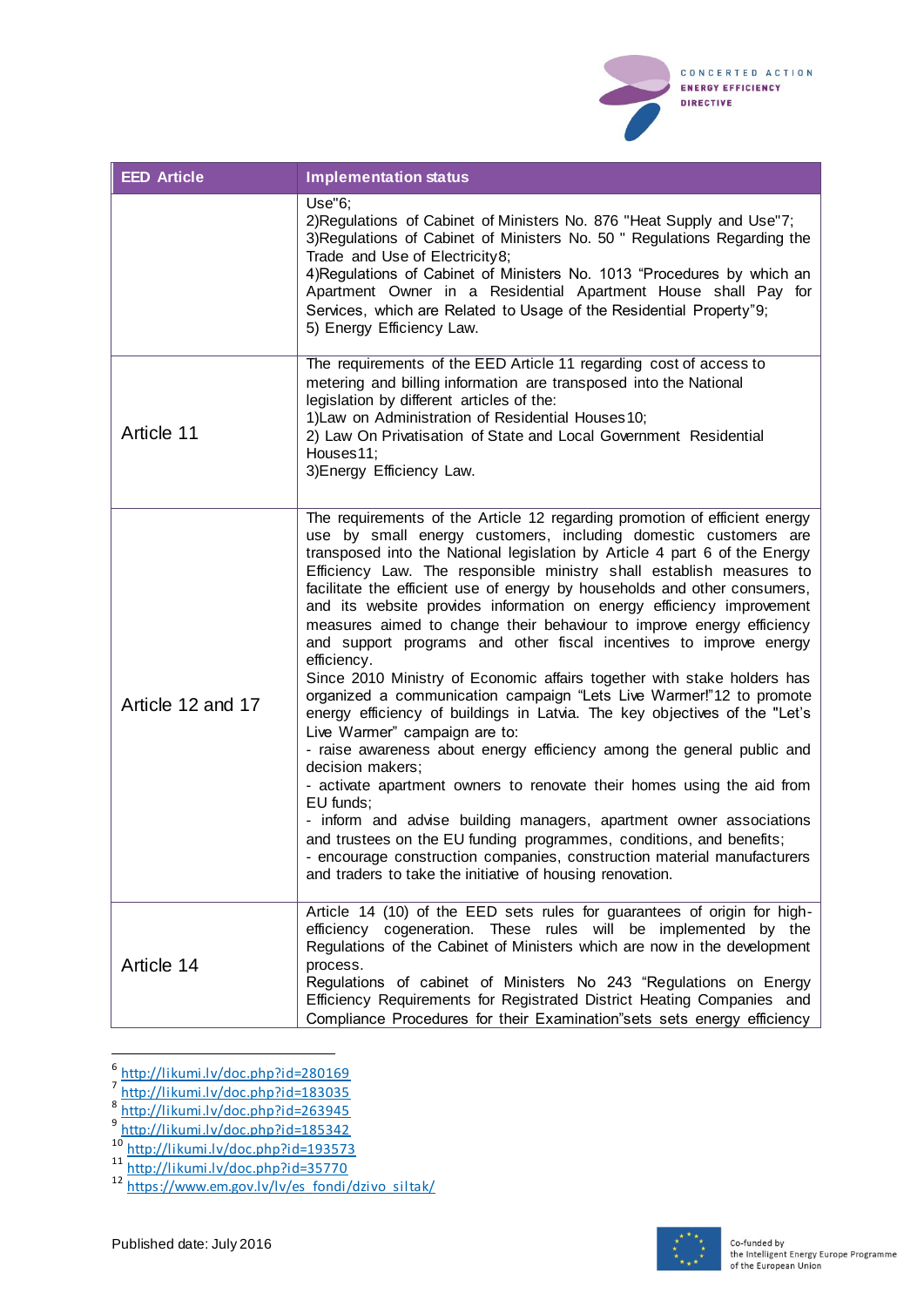

| <b>EED Article</b> | <b>Implementation status</b>                                                                                                                                                                                                                                                                                                                                                                                                                                                                                                                                                                                                                                                                                                                                                                                                                                                                                                        |
|--------------------|-------------------------------------------------------------------------------------------------------------------------------------------------------------------------------------------------------------------------------------------------------------------------------------------------------------------------------------------------------------------------------------------------------------------------------------------------------------------------------------------------------------------------------------------------------------------------------------------------------------------------------------------------------------------------------------------------------------------------------------------------------------------------------------------------------------------------------------------------------------------------------------------------------------------------------------|
|                    | requirements for licensed or registered district heating companies and<br>compliance procedures for their examination.                                                                                                                                                                                                                                                                                                                                                                                                                                                                                                                                                                                                                                                                                                                                                                                                              |
| Article 15         | The requirements of the Article 15 regarding the role of regulatory bodies<br>in promotion of energy efficiency are transposed into the National<br>legislation by different articles of:<br>1) Law on Regulators of Public Utilities13;<br>2) Public Utilities Commission Council decision "Electricity transmission<br>system service tariff calculation methodology"<br>3) Public Utilities Commission Council decision "Electricity distribution<br>system service tariff calculation methodology"<br>4) Public Utilities Commission Council decision 'Thermal energy supply<br>service tariff calculation methodology'<br>5) Public Utilities Commission Council decision "Electricity Network Code"<br>According the requirements of the EED Article 15 (8) in order to facilitate<br>the promotion of demand response providers of demand response<br>services must be treated in a non-discriminatory way on the market for |
|                    | balancing and associated services. This requirement will be adopted by<br>the amendments to the Energy Law.                                                                                                                                                                                                                                                                                                                                                                                                                                                                                                                                                                                                                                                                                                                                                                                                                         |
| Article 16         | The level of competence, objectivity and reliability of energy auditors,<br>energy managers and installers in Latvia is sufficient. Such situation has<br>been secured by different articles of:<br>1) Law on Conformity Assessment 14;<br>2) Energy Efficiency Law;<br>3) Law on Energy Performance of Buildings;<br>4) Law on Administration of Residential Houses 15<br>5) Regulations of Cabinet of Ministers No 445" Regulations on National<br>Acreditation Insitution"<br>6) Regulations of Cabinet of Ministers  No1059 "Terms of Conformity<br>Assessment, Accreditation and Supervision of Assessment Bodies"16;<br>7) Regulations of Cabinet of Ministers No 138 "Regulations on Energy<br>Audits in Industry"17<br>and more other regulations.                                                                                                                                                                          |
| Article 18         | The requirements of the Article 18 regarding promotion of energy<br>services market and access for SMEs to this market are transposed into<br>Energy Efficiency Law. In this Law provision that for state and municipal<br>insitutions now is possible to sign ESCO agreements not longer than for<br>20 years has been included. This provision will help mentioned above<br>institutions to develop public procurement agreements on long term<br>conditions.                                                                                                                                                                                                                                                                                                                                                                                                                                                                     |
| Article 19         | As about 90% of all flats in multifamily buildings are private properties<br>rental sector is very small in Latvia and split incentives are not the<br>priority. The main problem is to organize private flat owners in residential                                                                                                                                                                                                                                                                                                                                                                                                                                                                                                                                                                                                                                                                                                 |

<sup>&</sup>lt;sup>13</sup> <http://likumi.lv/doc.php?id=12483>

<sup>16</sup> <http://likumi.lv/doc.php?id=185789>

 $\overline{a}$ 



<sup>&</sup>lt;sup>14</sup> <http://likumi.lv/doc.php?id=63836>

<sup>&</sup>lt;sup>15</sup> <http://likumi.lv/doc.php?id=193573>

<sup>&</sup>lt;sup>17</sup> <http://likumi.lv/doc.php?id=255935>